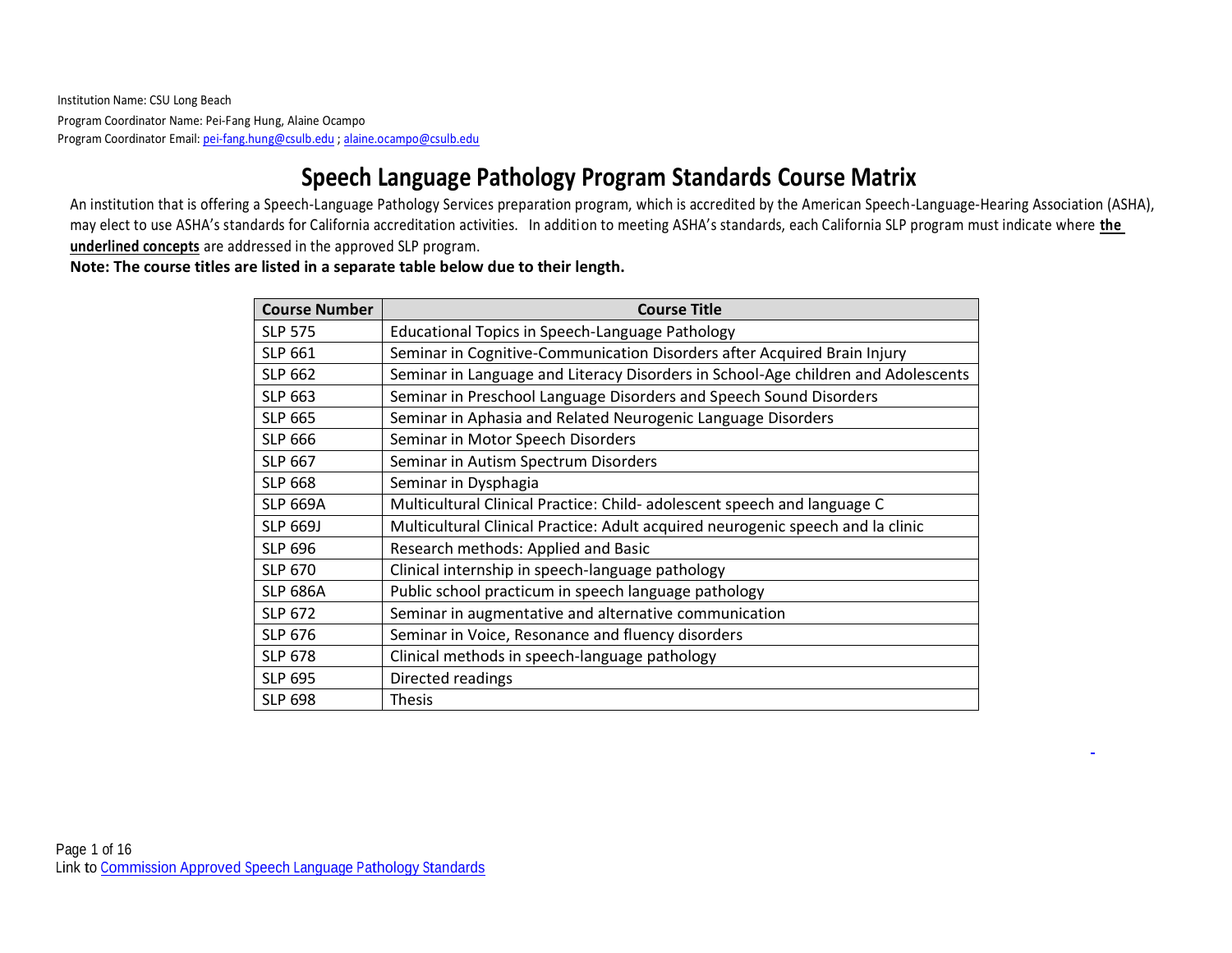| <b>Speech Language Pathology</b>                             |         |            |                |            |            |            |         |          |                     |                 |            |                |            |            |            |            |            |            |
|--------------------------------------------------------------|---------|------------|----------------|------------|------------|------------|---------|----------|---------------------|-----------------|------------|----------------|------------|------------|------------|------------|------------|------------|
| <b>Candidate Competencies</b>                                | 575     | 661        | <b>SLP 662</b> | 663        | 665        | 666        | SLP 667 | 668      | AG99<br>ALP<br>669A | 6691            | 696        | <b>SLP 670</b> | 686A       | 672        | 676        | 678        | 695        | 698        |
| (PD Standards)                                               | مر<br>5 | <b>SLP</b> |                | <b>SLP</b> | <b>SLP</b> | <b>SLP</b> |         | <b>q</b> |                     | $\overline{51}$ | <b>qus</b> |                | <b>SLP</b> | <b>SLP</b> | <b>SLP</b> | <b>SLP</b> | <b>GLS</b> | <b>SLP</b> |
| PD Standard 1: Program Design, Rationale and<br>Coordination | $L$ $P$ |            |                |            |            |            |         |          |                     |                 |            |                |            |            |            |            |            |            |
| Each program of professional preparation is                  |         |            |                |            |            |            |         |          |                     |                 |            |                |            |            |            |            |            |            |
| coordinated effectively in accordance with a cohesive        |         |            |                |            |            |            |         |          |                     |                 |            |                |            |            |            |            |            |            |
| design and sound evidence-based practices relevant           |         |            |                |            |            |            |         |          |                     |                 |            |                |            |            |            |            |            |            |
| to the contemporary conditions of schools. The               |         |            |                |            |            |            |         |          |                     |                 |            |                |            |            |            |            |            |            |
| design must reflect the full range of service delivery       |         |            |                |            |            |            |         |          |                     |                 |            |                |            |            |            |            |            |            |
| options, including general education, and the                |         |            |                |            |            |            |         |          |                     |                 |            |                |            |            |            |            |            |            |
| knowledge and skills to meet the needs of students in        |         |            |                |            |            |            |         |          |                     |                 |            |                |            |            |            |            |            |            |
| the specific areas authorized by the credential. The         |         |            |                |            |            |            |         |          |                     |                 |            |                |            |            |            |            |            |            |
| program has an organizational structure that forms a         |         |            |                |            |            |            |         |          |                     |                 |            |                |            |            |            |            |            |            |
| logical sequence between the instructional                   |         |            |                |            |            |            |         |          |                     |                 |            |                |            |            |            |            |            |            |
| components and fieldwork, and that provides for              |         |            |                |            |            |            |         |          |                     |                 |            |                |            |            |            |            |            |            |
| coordination of the components of the program. The           |         |            |                |            |            |            |         |          |                     |                 |            |                |            |            |            |            |            |            |
| program describes a plan that allows for multiple            |         |            |                |            |            |            |         |          |                     |                 |            |                |            |            |            |            |            |            |
| points of entry.                                             |         |            |                |            |            |            |         |          |                     |                 |            |                |            |            |            |            |            |            |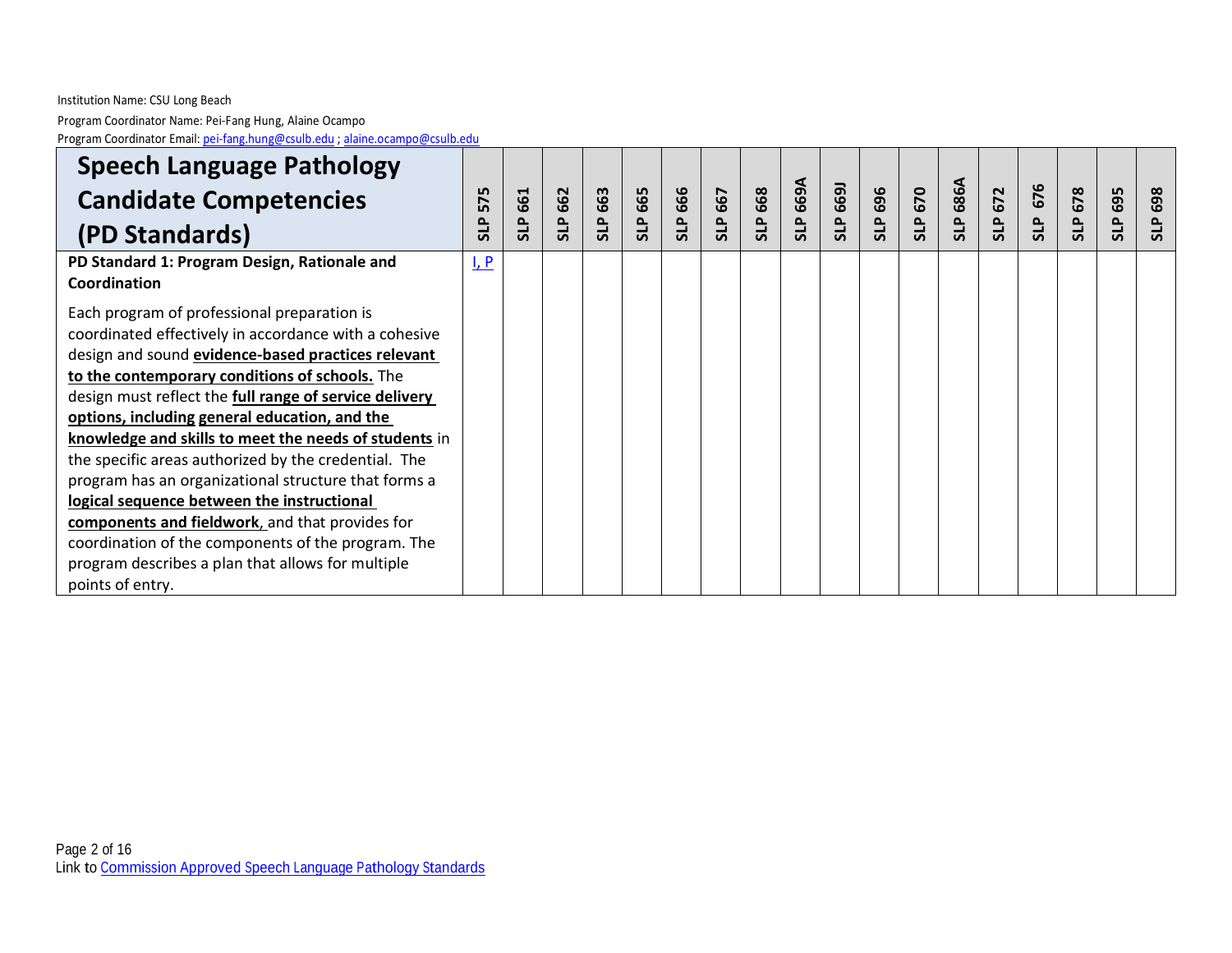| <b>Speech Language Pathology</b>                                                                                                                                                                                                                                                                                                                                                                                                                                                                                                                                                                                                                                                                                                                                                                                                     |            |     |                |         |     |                |         |            |          |                 |            |         |            |            |            |            |            |            |
|--------------------------------------------------------------------------------------------------------------------------------------------------------------------------------------------------------------------------------------------------------------------------------------------------------------------------------------------------------------------------------------------------------------------------------------------------------------------------------------------------------------------------------------------------------------------------------------------------------------------------------------------------------------------------------------------------------------------------------------------------------------------------------------------------------------------------------------|------------|-----|----------------|---------|-----|----------------|---------|------------|----------|-----------------|------------|---------|------------|------------|------------|------------|------------|------------|
| <b>Candidate Competencies</b>                                                                                                                                                                                                                                                                                                                                                                                                                                                                                                                                                                                                                                                                                                                                                                                                        | 575        | 661 | <b>SLP 662</b> | SLP 663 | 665 | <b>SLP 666</b> | SLP 667 | 668        | SLP 669A | <b>SLP 669J</b> | 696        | SLP 670 | 686A       | 672        | 676        | 678        | 695        | 698        |
| (PD Standards)                                                                                                                                                                                                                                                                                                                                                                                                                                                                                                                                                                                                                                                                                                                                                                                                                       | <b>SLP</b> | SLP |                |         | SLP |                |         | <b>SLP</b> |          |                 | <b>SLP</b> |         | <b>SLP</b> | <b>SLP</b> | <b>SLP</b> | <b>SLP</b> | <b>SLP</b> | <b>SLP</b> |
| PD Standard 2: Professional, Legal and Ethical<br><b>Practices</b>                                                                                                                                                                                                                                                                                                                                                                                                                                                                                                                                                                                                                                                                                                                                                                   | $L$ $P$    |     |                |         |     |                |         |            |          |                 |            |         |            |            |            |            |            |            |
| Each program must provide instruction in the<br>philosophy, history and legal requirements, and ethical<br>practices of special education. This curriculum<br>includes state and federal mandates, legal<br>requirements for assessment, Individualized Family<br><b>Service Program, Individualized Education Program</b><br><b>(IEP)</b> development and monitoring, services, and<br>instruction of students with disabilities. The program<br>provides candidates information on laws and<br>regulations as they pertain to promoting teacher<br>behavior that is positive and self-regulatory as well as<br>promoting safe educational environments. The<br>program provides opportunities for demonstration of<br>ethical standards, of teaching, of evidence based<br>educational practices in relation to theories, research |            |     |                |         |     |                |         |            |          |                 |            |         |            |            |            |            |            |            |
| and regulations necessary to the provision of services<br>to individuals with disabilities and their families.                                                                                                                                                                                                                                                                                                                                                                                                                                                                                                                                                                                                                                                                                                                       |            |     |                |         |     |                |         |            |          |                 |            |         |            |            |            |            |            |            |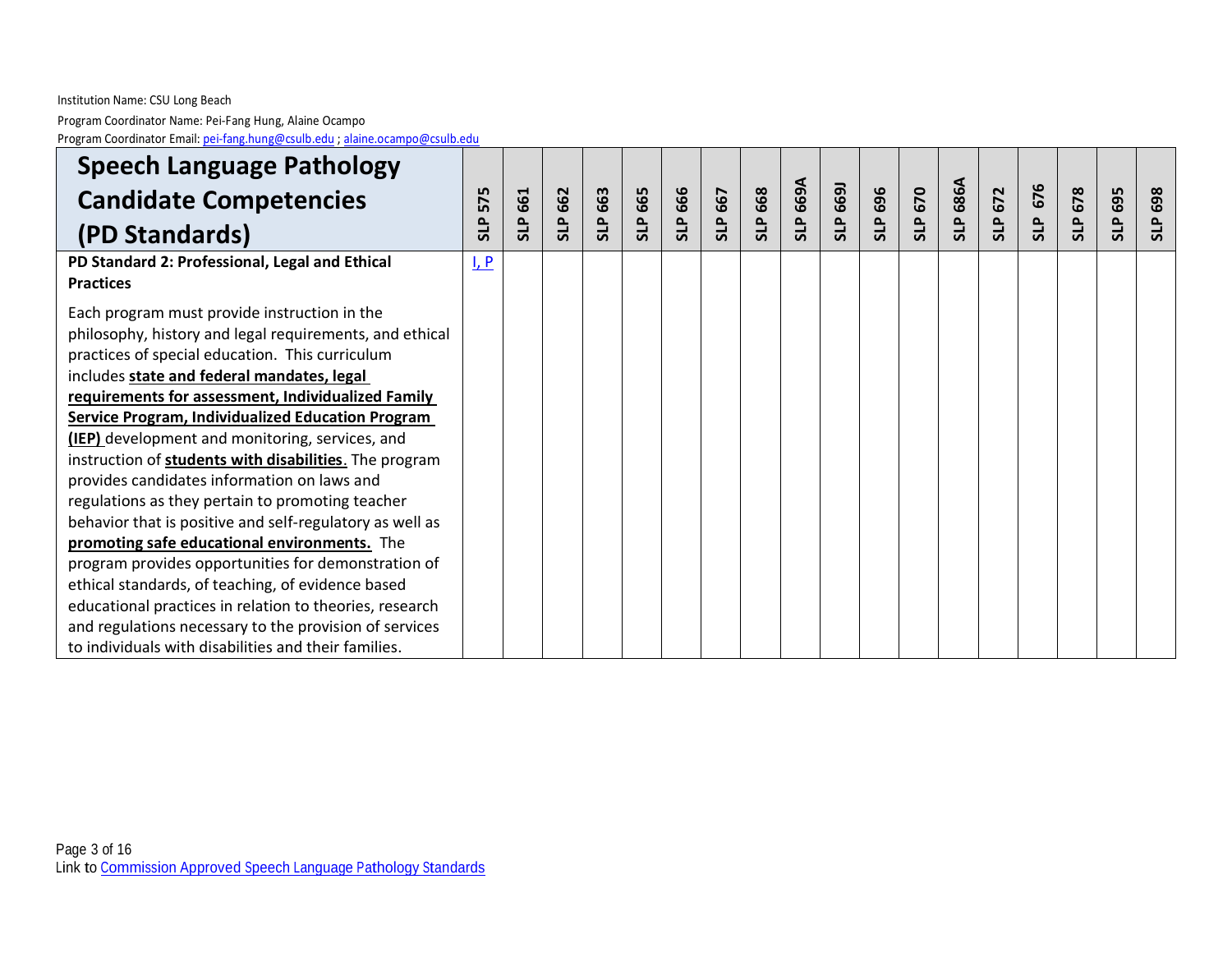| <b>Speech Language Pathology</b>                                                                                                                                                                                                                                                                                                                                                                                                   |            |            |            |            |            |            |         |            |                  |      |     |                |            |            |            |          |            |            |
|------------------------------------------------------------------------------------------------------------------------------------------------------------------------------------------------------------------------------------------------------------------------------------------------------------------------------------------------------------------------------------------------------------------------------------|------------|------------|------------|------------|------------|------------|---------|------------|------------------|------|-----|----------------|------------|------------|------------|----------|------------|------------|
| <b>Candidate Competencies</b>                                                                                                                                                                                                                                                                                                                                                                                                      | 575        | 661        | 662        | 663        | 665        | 666        | SLP 667 | 668        | 669A             | 6691 | 696 | <b>SLP 670</b> | 686A       | 672        | 676        | 678      | 695        | 698        |
| (PD Standards)                                                                                                                                                                                                                                                                                                                                                                                                                     | <b>SLP</b> | <b>SLP</b> | <b>SLP</b> | <b>SLP</b> | <b>SLP</b> | <b>SLP</b> |         | <b>SLP</b> | $\overline{510}$ | SLP  | 915 |                | <b>SLP</b> | <b>SLP</b> | <b>SLP</b> | <b>d</b> | <b>SLP</b> | <b>SLP</b> |
| PD Standard 3: Educating Diverse Learners                                                                                                                                                                                                                                                                                                                                                                                          |            |            |            |            |            |            |         |            | $A$ , $P$        |      |     | <u>A</u> , P   | A, P       |            |            | $L$ $P$  |            |            |
| The program provides instruction in understanding<br>and acceptance of differences in culture, cultural<br>heritage, ethnicity, language, age, religion, social<br>economic status, gender identity/expression, sexual<br>orientation, and abilities and disabilities of individuals<br>served. In addition, the program provides knowledge<br>and application of pedagogical theories, development                                |            |            |            |            |            |            |         |            |                  |      |     |                |            |            |            |          |            |            |
| of academic language and principles/practices for<br>English language usage leading to comprehensive<br>literacy in English.<br>The program ensures each candidate is able to<br>demonstrate knowledge, skills and abilities to become<br>proficient in implementing evidence based and<br>multifaceted methodologies and strategies necessary<br>in teaching and engaging students with disabilities<br>from diverse populations. |            |            |            |            |            |            |         |            |                  |      |     |                |            |            |            |          |            |            |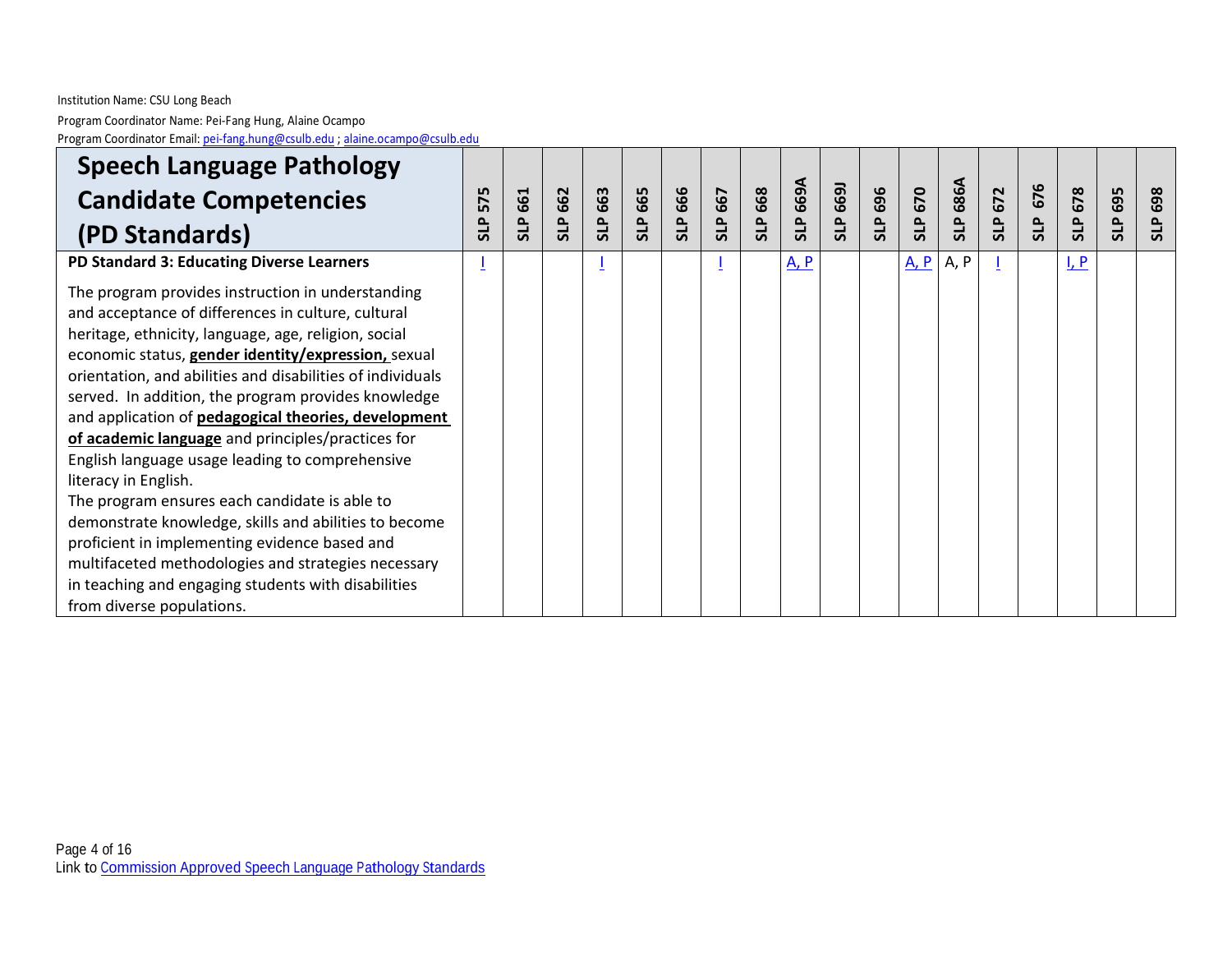| <b>Speech Language Pathology</b>                                                                            |            |            |            |         |            |                |                |     |          |            |     |                |                 |                          |            |               |            |            |
|-------------------------------------------------------------------------------------------------------------|------------|------------|------------|---------|------------|----------------|----------------|-----|----------|------------|-----|----------------|-----------------|--------------------------|------------|---------------|------------|------------|
| <b>Candidate Competencies</b>                                                                               | 575        | 661        | 662        | SLP 663 | 665        | <b>SLP 666</b> | 667            | 668 | SLP 669A | 6691       | 696 | <b>SLP 670</b> | <b>SLP 686A</b> | 672                      | 676        | 678           | 695        | 698        |
| (PD Standards)                                                                                              | <b>SLP</b> | <b>SLP</b> | <b>SLP</b> |         | <b>SLP</b> |                | $\overline{5}$ | SLP |          | <b>SLP</b> | 915 |                |                 | $\mathbf{r}$<br><b>S</b> | <b>SLP</b> | <b>SLP</b>    | <b>SLP</b> | <b>SLP</b> |
| PD Standard 4: Effective Communication and<br><b>Collaborative Partnerships</b>                             |            |            |            |         |            |                |                |     |          |            |     |                | A, P            |                          |            | <u>ட</u><br>P |            |            |
| The program provides instruction in communicating<br>effectively with (1) individuals with disabilities and |            |            |            |         |            |                |                |     |          |            |     |                |                 |                          |            |               |            |            |
| their parents, and primary caregivers, (2)                                                                  |            |            |            |         |            |                |                |     |          |            |     |                |                 |                          |            |               |            |            |
| general/special education teachers, and co-teachers,                                                        |            |            |            |         |            |                |                |     |          |            |     |                |                 |                          |            |               |            |            |
| related service personnel, and administrators, (3)<br>trans-disciplinary teams including but not limited to |            |            |            |         |            |                |                |     |          |            |     |                |                 |                          |            |               |            |            |
| multi-tiered intervention, Section 504, IEP/IFSP/ITP.                                                       |            |            |            |         |            |                |                |     |          |            |     |                |                 |                          |            |               |            |            |
| The program provides opportunities for the candidate                                                        |            |            |            |         |            |                |                |     |          |            |     |                |                 |                          |            |               |            |            |
| to establish and work in partnerships to design,                                                            |            |            |            |         |            |                |                |     |          |            |     |                |                 |                          |            |               |            |            |
| implement, and evaluate appropriate, integrated                                                             |            |            |            |         |            |                |                |     |          |            |     |                |                 |                          |            |               |            |            |
| services based on individual student needs. The                                                             |            |            |            |         |            |                |                |     |          |            |     |                |                 |                          |            |               |            |            |
| program informs candidates of the importance of                                                             |            |            |            |         |            |                |                |     |          |            |     |                |                 |                          |            |               |            |            |
| communicating effectively with the business                                                                 |            |            |            |         |            |                |                |     |          |            |     |                |                 |                          |            |               |            |            |
| community, public and non-public agencies, to                                                               |            |            |            |         |            |                |                |     |          |            |     |                |                 |                          |            |               |            |            |
| provide the cohesive delivery of services, and bridge                                                       |            |            |            |         |            |                |                |     |          |            |     |                |                 |                          |            |               |            |            |
| transitional stages across the life span for all learners.                                                  |            |            |            |         |            |                |                |     |          |            |     |                |                 |                          |            |               |            |            |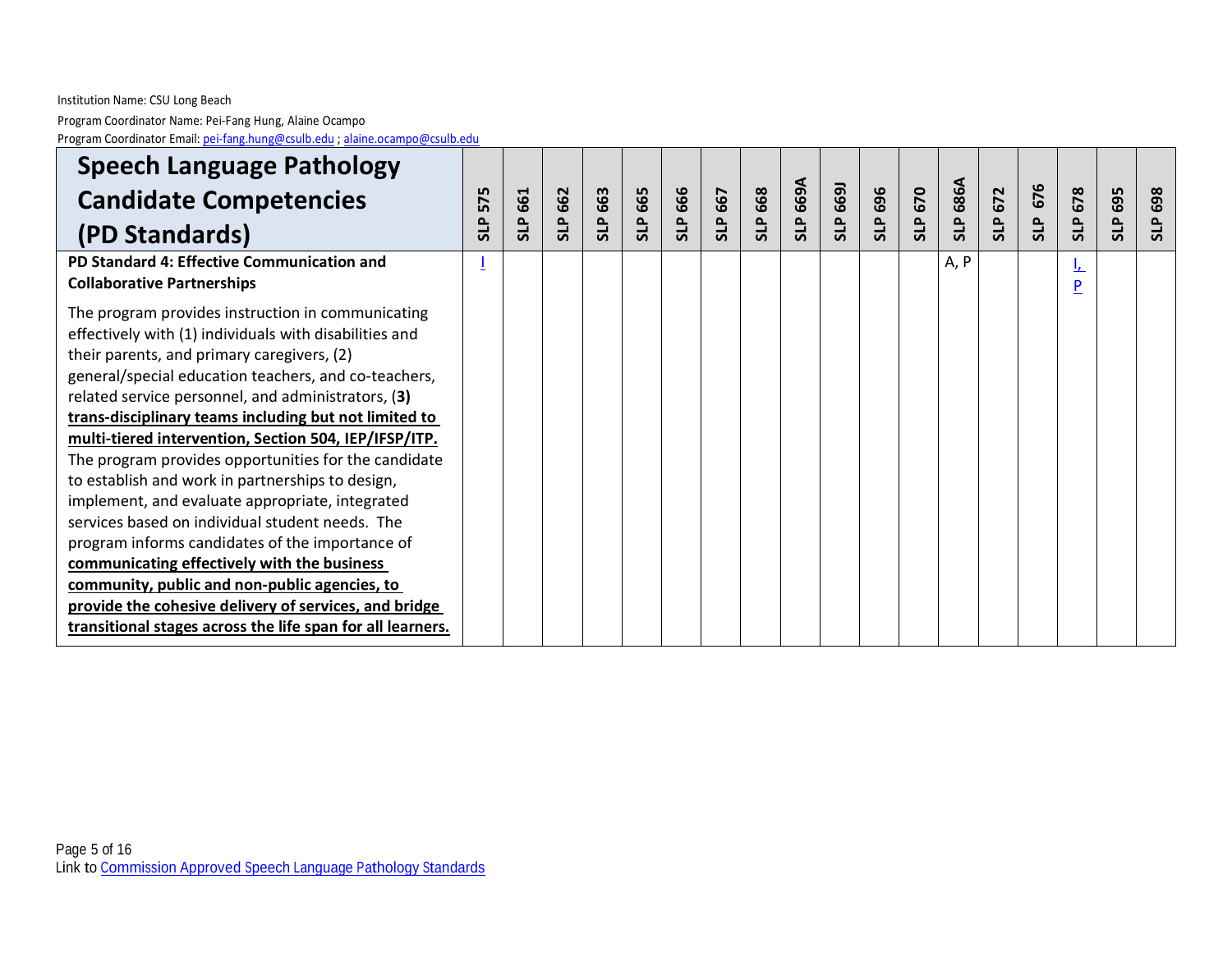| <b>Speech Language Pathology</b>                                                                                                                                                                                                                                                                                                                                                                                                                                                                                                                                                                                                                                                                                                                                                                                                                                                                                                                                                                                        |            |            |                |         |            |                |         |     |           |          |     |         |            |     |            |            |     |            |
|-------------------------------------------------------------------------------------------------------------------------------------------------------------------------------------------------------------------------------------------------------------------------------------------------------------------------------------------------------------------------------------------------------------------------------------------------------------------------------------------------------------------------------------------------------------------------------------------------------------------------------------------------------------------------------------------------------------------------------------------------------------------------------------------------------------------------------------------------------------------------------------------------------------------------------------------------------------------------------------------------------------------------|------------|------------|----------------|---------|------------|----------------|---------|-----|-----------|----------|-----|---------|------------|-----|------------|------------|-----|------------|
| <b>Candidate Competencies</b>                                                                                                                                                                                                                                                                                                                                                                                                                                                                                                                                                                                                                                                                                                                                                                                                                                                                                                                                                                                           | 575        | 661        | <b>SLP 662</b> | SLP 663 | 665        | <b>SLP 666</b> | SLP 667 | 668 | SLP 669A  | SLP 669J | 696 | SLP 670 | 686A       | 672 | 676        | 678        | 695 | 698        |
| (PD Standards)                                                                                                                                                                                                                                                                                                                                                                                                                                                                                                                                                                                                                                                                                                                                                                                                                                                                                                                                                                                                          | <b>SLP</b> | <b>SLP</b> |                |         | <b>SLP</b> |                |         | 5L  |           |          | 5LP |         | <b>SLP</b> | 915 | <b>SLP</b> | <b>que</b> | SLP | <b>SLP</b> |
| PD Standard 5: Assessment of Students                                                                                                                                                                                                                                                                                                                                                                                                                                                                                                                                                                                                                                                                                                                                                                                                                                                                                                                                                                                   |            |            |                |         |            |                |         |     | $A$ , $P$ |          |     |         | $A$ , $P$  |     |            | ╩          |     |            |
| The program provides opportunities for candidates to<br>acquire the knowledge and skills necessary to assess<br>students in a comprehensive manner within the<br>breadth of the credential authorization. Each<br>candidate understands and uses multiple sources of<br>information in order to participate in <b>progress</b><br>monitoring and in decision making regarding<br>eligibility and services. The program provides<br>candidates with the knowledge and skill to assess<br>students from diverse backgrounds and varying<br>language, communication, and cognitive abilities. The<br>program provides opportunities for using both formal<br>and informal assessments to evaluate students' needs<br>and strengths for the purpose of making<br>accommodations, modifications, instructional<br>decisions and ongoing program improvements. The<br>program provides the opportunities for each candidate<br>to demonstrate the knowledge of required statewide<br>assessments and local, state and federal |            |            |                |         |            |                |         |     |           |          |     |         |            |     |            | P          |     |            |
| accountability systems.                                                                                                                                                                                                                                                                                                                                                                                                                                                                                                                                                                                                                                                                                                                                                                                                                                                                                                                                                                                                 |            |            |                |         |            |                |         |     |           |          |     |         |            |     |            |            |     |            |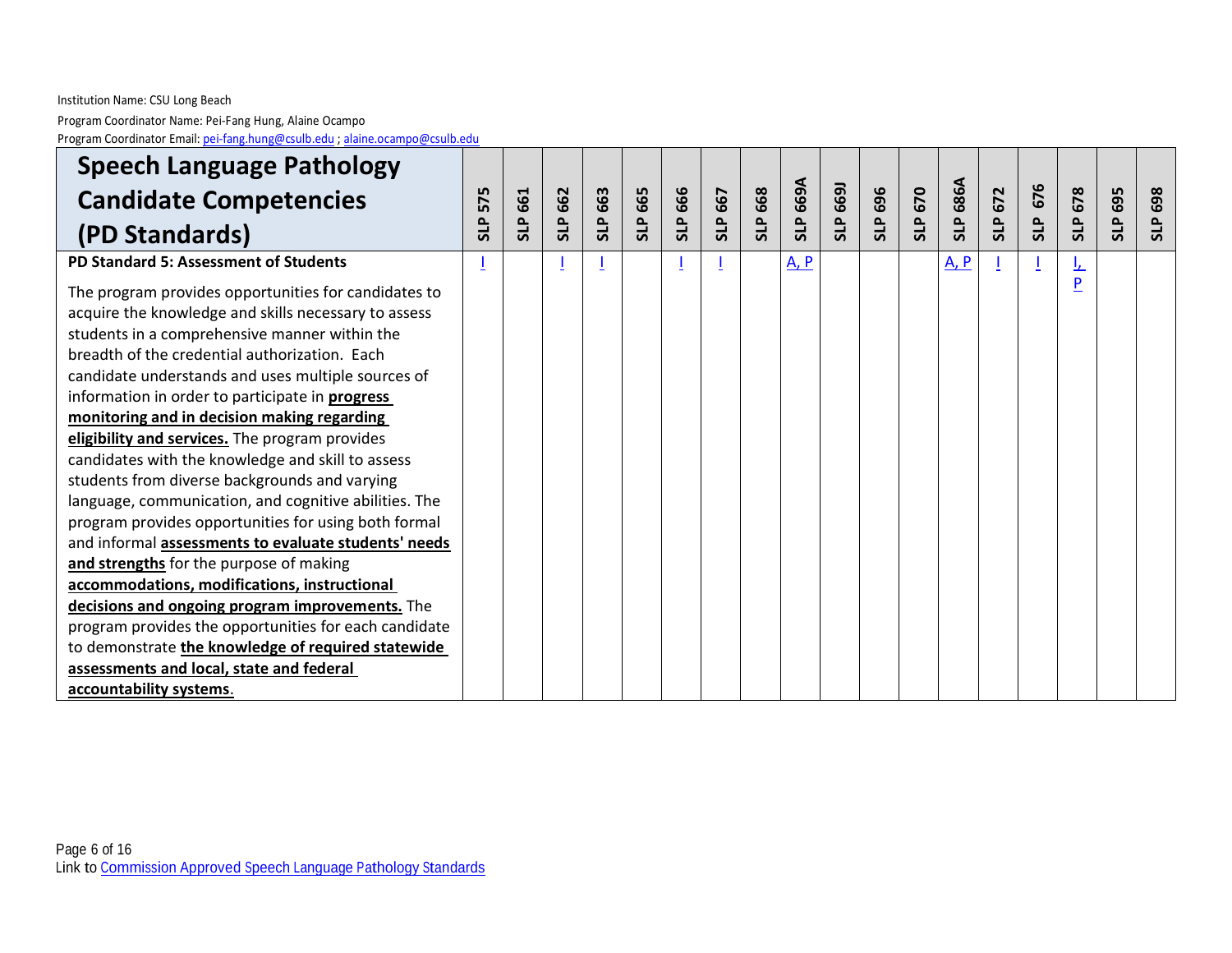Program Coordinator Name: Pei -Fang Hung, Alaine Ocampo Program Coordinator Email: pei[-fang.hung@csulb.edu](mailto:pei-fang.hung@csulb.edu) ; [alaine.ocampo@csulb.edu](mailto:alaine.ocampo@csulb.edu)

| <b>Speech Language Pathology</b>                                                                                                                                                                                                                                                                                                                                                                                                                                                                                                                                                                        |            |            |                |                  |            |            |         |     |          |                 |            |         |            |            |            |            |            |            |
|---------------------------------------------------------------------------------------------------------------------------------------------------------------------------------------------------------------------------------------------------------------------------------------------------------------------------------------------------------------------------------------------------------------------------------------------------------------------------------------------------------------------------------------------------------------------------------------------------------|------------|------------|----------------|------------------|------------|------------|---------|-----|----------|-----------------|------------|---------|------------|------------|------------|------------|------------|------------|
| <b>Candidate Competencies</b>                                                                                                                                                                                                                                                                                                                                                                                                                                                                                                                                                                           | 575        | 661        |                | 663              | 665        | 666        |         | 668 | SLP 669A | <b>SLP 6691</b> | 696        | SLP 670 | 686A       | 672        | 676        | 678        | 695        | 698        |
| (PD Standards)                                                                                                                                                                                                                                                                                                                                                                                                                                                                                                                                                                                          | <b>SLP</b> | <b>SLP</b> | <b>SLP 662</b> | SLP <sub>I</sub> | <b>SLP</b> | <b>SLP</b> | SLP 667 | SLP |          |                 | <b>SLP</b> |         | <b>SLP</b> | <b>SLP</b> | <b>SLP</b> | <b>SLP</b> | <b>SLP</b> | <b>SLP</b> |
| PD Standard 6: Using Educational and Assistive<br><b>Technology</b>                                                                                                                                                                                                                                                                                                                                                                                                                                                                                                                                     |            |            |                |                  |            |            |         |     | A, P     |                 |            |         |            |            |            |            |            |            |
| The program provides opportunities for candidates to<br>acquire the ability to use computer-based technology<br>to facilitate the teaching and learning process. Each<br>candidate demonstrates knowledge and<br>understanding of the appropriate use of computer-<br>based technology for information collection, analysis<br>and management in the instructional setting.<br>Candidates demonstrate knowledge of assistive<br>technology including low and high equipment and<br>materials to facilitate communication, curriculum<br>access, and skill development of students with<br>disabilities. |            |            |                |                  |            |            |         |     |          |                 |            |         |            |            |            |            |            |            |
| PD Standard 7: Transition and Transitional Planning<br>The program provides opportunities for candidates to<br>plan, implement, and evaluate transitional life<br>experiences for students with disabilities across the<br>lifespan. Each candidate collaborates with personnel<br>from other educational and community agencies to<br>plan for successful transitions by students. Each<br>candidate demonstrates the knowledge and ability to<br>teach students appropriate self-determination and<br>expression skills.                                                                              |            |            |                |                  |            |            |         |     |          |                 |            |         | A, P       |            |            |            |            |            |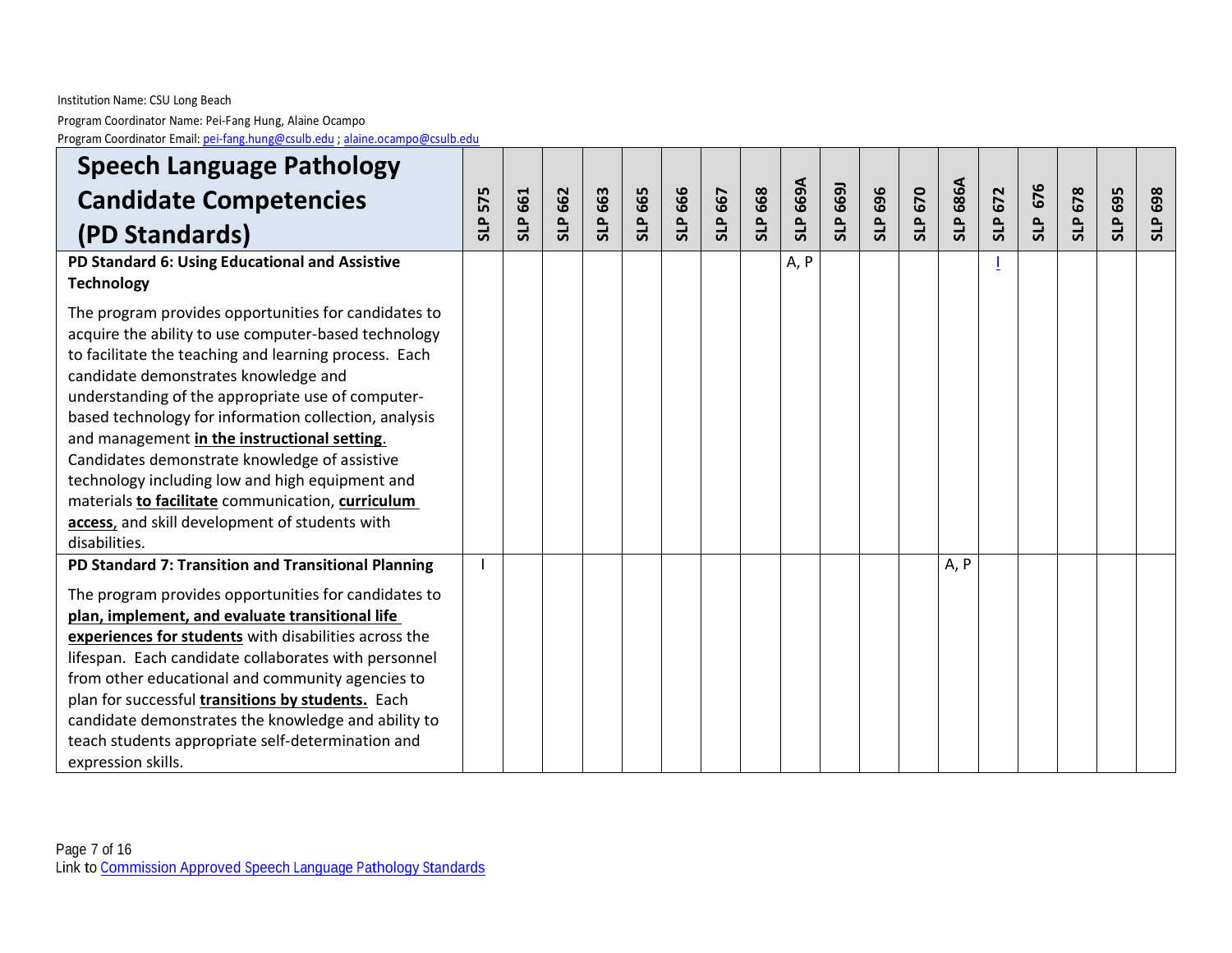| <b>Speech Language Pathology</b>                        |            |                  |     |         |            |            |     |              |            |            |     |            |      |            |            |            |            |            |
|---------------------------------------------------------|------------|------------------|-----|---------|------------|------------|-----|--------------|------------|------------|-----|------------|------|------------|------------|------------|------------|------------|
| <b>Candidate Competencies</b>                           | 575        | H<br>$\tilde{6}$ | 662 | SLP 663 | 665        | 666        | 667 | 668          | 669A       | 6691       | 696 | 670        | 686A | 672        | 676        | 678        | 695        | 698        |
| (PD Standards)                                          | <b>GLS</b> | <b>GIS</b>       | 915 |         | <b>GIS</b> | <b>SLP</b> | SLP | $\mathbf{r}$ | <b>SLP</b> | <b>SLP</b> | ≞   | <b>GIS</b> | SLP  | <b>GIS</b> | <b>SLP</b> | <b>ATS</b> | <b>ATS</b> | <b>SLP</b> |
| PD Standard 8: Participating in IFSP/IEPs and Post-     |            |                  |     |         |            |            |     |              |            |            |     |            | A, P |            |            |            |            |            |
| <b>Secondary Transition Planning</b>                    |            |                  |     |         |            |            |     |              |            |            |     |            |      |            |            |            |            |            |
| The program provides candidates opportunities to        |            |                  |     |         |            |            |     |              |            |            |     |            |      |            |            |            |            |            |
| demonstrate the ability to participate effectively as a |            |                  |     |         |            |            |     |              |            |            |     |            |      |            |            |            |            |            |
| team member and/or case manager for the                 |            |                  |     |         |            |            |     |              |            |            |     |            |      |            |            |            |            |            |
| IFSP/IEP/transition planning process, from pre-         |            |                  |     |         |            |            |     |              |            |            |     |            |      |            |            |            |            |            |
| referral interventions and requisite assessment         |            |                  |     |         |            |            |     |              |            |            |     |            |      |            |            |            |            |            |
| processes, through planning specially-designed          |            |                  |     |         |            |            |     |              |            |            |     |            |      |            |            |            |            |            |
| instruction to support access to the core curriculum,   |            |                  |     |         |            |            |     |              |            |            |     |            |      |            |            |            |            |            |
| developing appropriate IFSP/IEP/transition planning     |            |                  |     |         |            |            |     |              |            |            |     |            |      |            |            |            |            |            |
| goals based on standards and following all legal        |            |                  |     |         |            |            |     |              |            |            |     |            |      |            |            |            |            |            |
| requirements of the IFSP/IEP/transition planning        |            |                  |     |         |            |            |     |              |            |            |     |            |      |            |            |            |            |            |
| process.                                                |            |                  |     |         |            |            |     |              |            |            |     |            |      |            |            |            |            |            |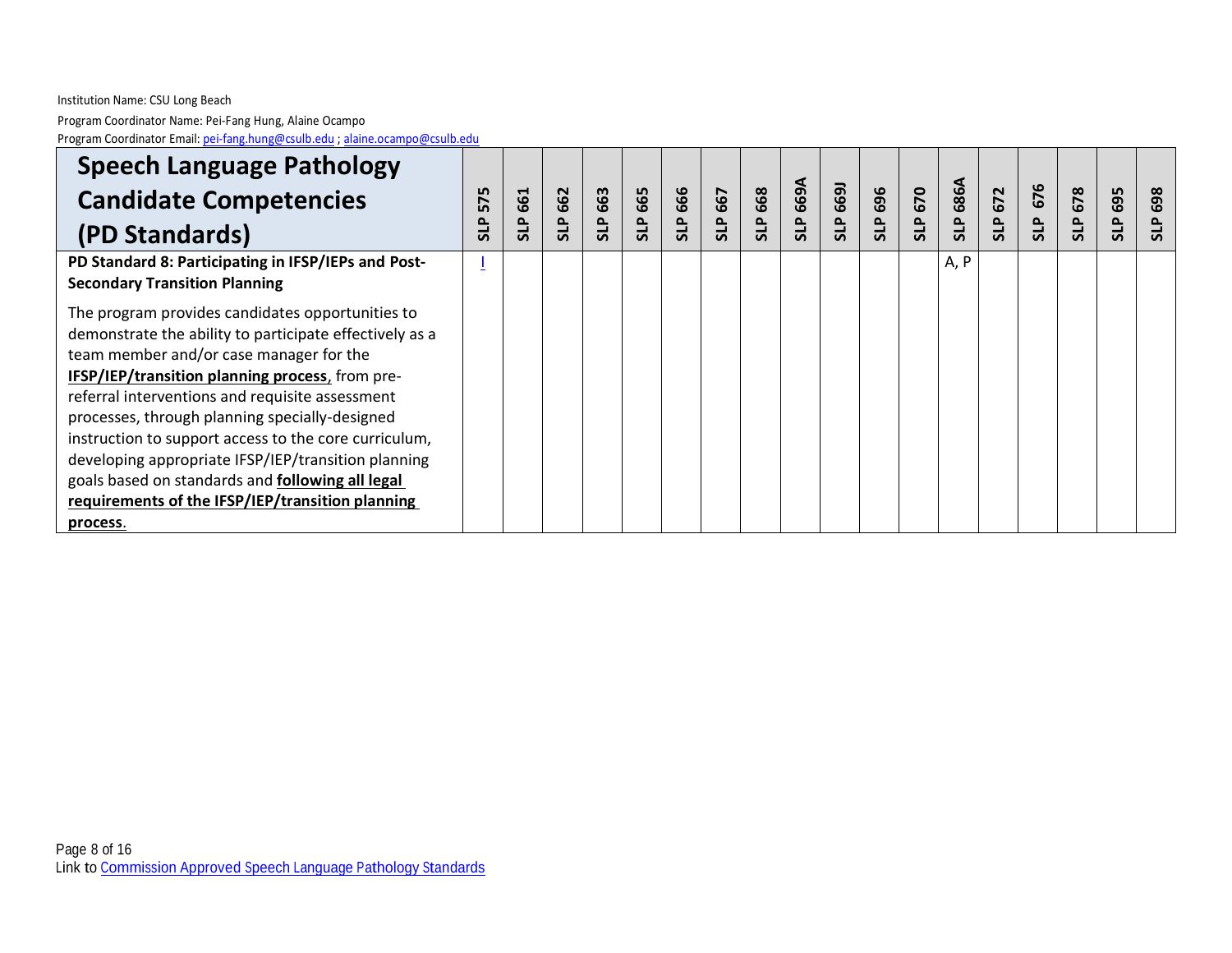# **Speech Language Pathology Candidate Competencies (SLP Standards)**

# **SLP Standard 1: Speech, Language, Hearing, and Swallowing Mechanisms**

Each candidate demonstrates understanding of the anatomy, physiology, and neurology of the speech, language, hearing, and swallowing mechanisms. In addition, candidates exhibit knowledge of the physical bases and processes involved in the production and perception of speech, language, and hearing, and the production of swallowing. Finally, each candidate demonstrates comprehension of the acoustics or physics of sound, physiological and acoustic phonetics, perceptual processes, and psychoacoustics involved in speech and hearing.

**SLP 575 SLP 661 SLP 662 SLP 663 SLP 665 SLP 666 SLP 667 SLP 668 SLP 669A SLP 669J SLP 696 SLP 670 SLP 686A SLP 672 SLP 676 SLP 678 SLP 695 SLP 69 8**

Fully Addressed by the ASHA Standards

No additional information needs to be submitted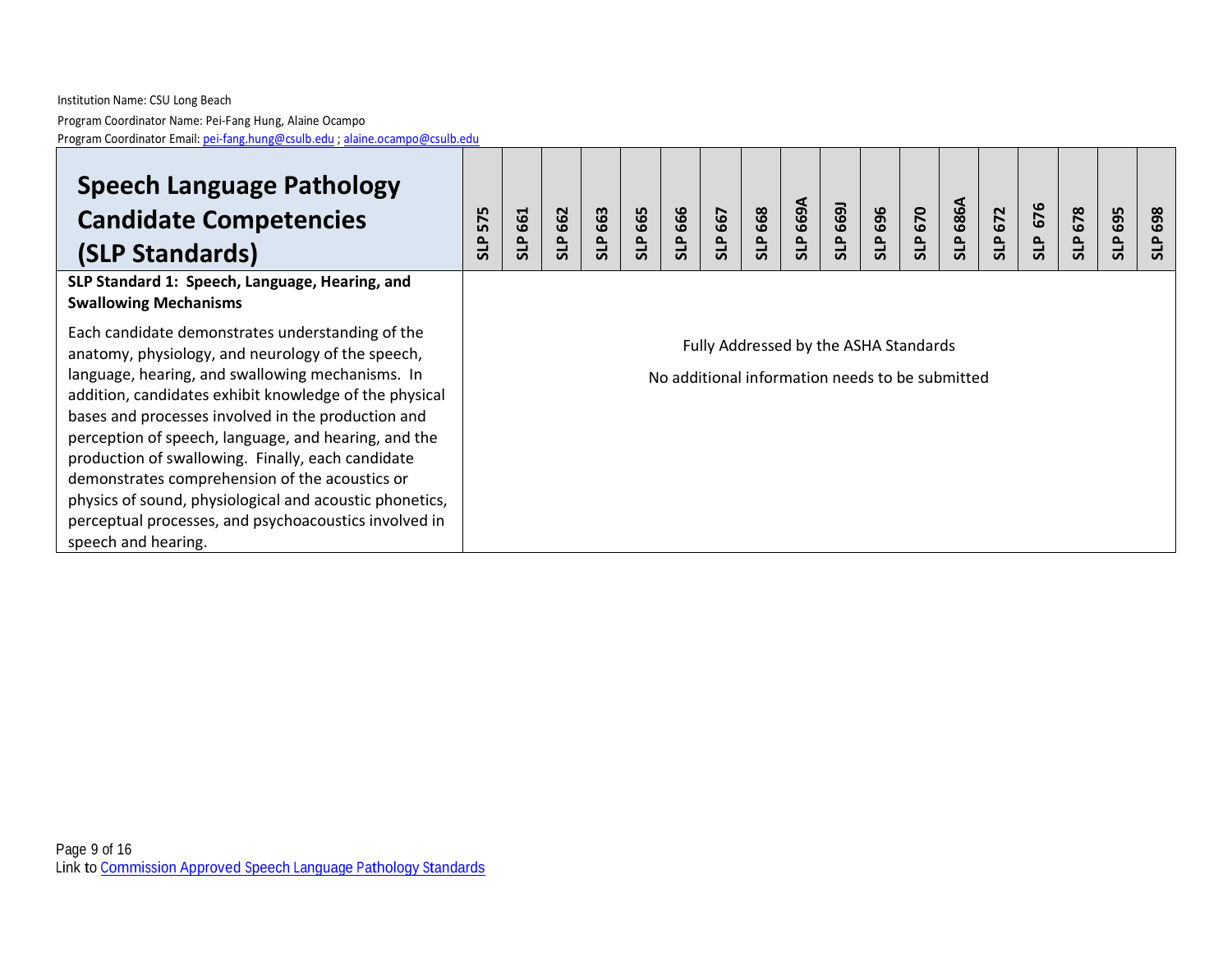| <b>Speech Language Pathology</b><br><b>Candidate Competencies</b><br>(SLP Standards)<br>SLP Standard 2: Child Development and Speech,                                                                                                                                                                                                                                                                                                                                                                                                                                                                                                                                                                                                                                                                                                                                                                                                                                                                                                          | 575<br><b>SLP</b> | 661<br><b>SLP</b> | <b>SLP 662</b> | SLP 663<br>I, A | 665<br><b>SLP</b> | <b>SLP 666</b> | 667<br>916<br>丘 | 668<br><b>SLP</b> | SLP 669A<br>$A$ , $P$ | SLP 669J | 696<br>5LP | <b>SLP 670</b><br>A, P | <b>SLP 686A</b> | 672<br><b>SLP</b> | 676<br><b>SLP</b> | <b>SLP 678</b> | 695<br><b>SLP</b><br>$\underline{A}$ | 698<br><b>SLP</b> |
|------------------------------------------------------------------------------------------------------------------------------------------------------------------------------------------------------------------------------------------------------------------------------------------------------------------------------------------------------------------------------------------------------------------------------------------------------------------------------------------------------------------------------------------------------------------------------------------------------------------------------------------------------------------------------------------------------------------------------------------------------------------------------------------------------------------------------------------------------------------------------------------------------------------------------------------------------------------------------------------------------------------------------------------------|-------------------|-------------------|----------------|-----------------|-------------------|----------------|-----------------|-------------------|-----------------------|----------|------------|------------------------|-----------------|-------------------|-------------------|----------------|--------------------------------------|-------------------|
| Language, and Hearing Acquisition<br>Each candidate demonstrates knowledge of<br>developmental milestones pertaining to typical and<br>atypical human development and behavior, birth<br>through twenty-two. Candidates exhibit understanding<br>of the gender, linguistic, psycholinguistic, and cultural<br>variables related to the normal development of<br>speech, hearing, and language, including<br>comprehension of first and second language and<br>dialect acquisition. Additionally, each candidate<br>demonstrates comprehension of cultural,<br>socioeconomic, linguistic and dialectical differences<br>and their role in assessment and instruction.<br>Candidates also exhibit understanding of<br>speech/language development across the range of<br>disabilities. Each candidate demonstrates knowledge<br>of the development of literacy, including<br>phonological awareness, and an understanding of the<br>relationship of speech and language skills to literacy,<br>language arts, and access to the core curriculum. |                   |                   |                |                 |                   |                | A               |                   |                       |          |            |                        |                 |                   |                   |                |                                      |                   |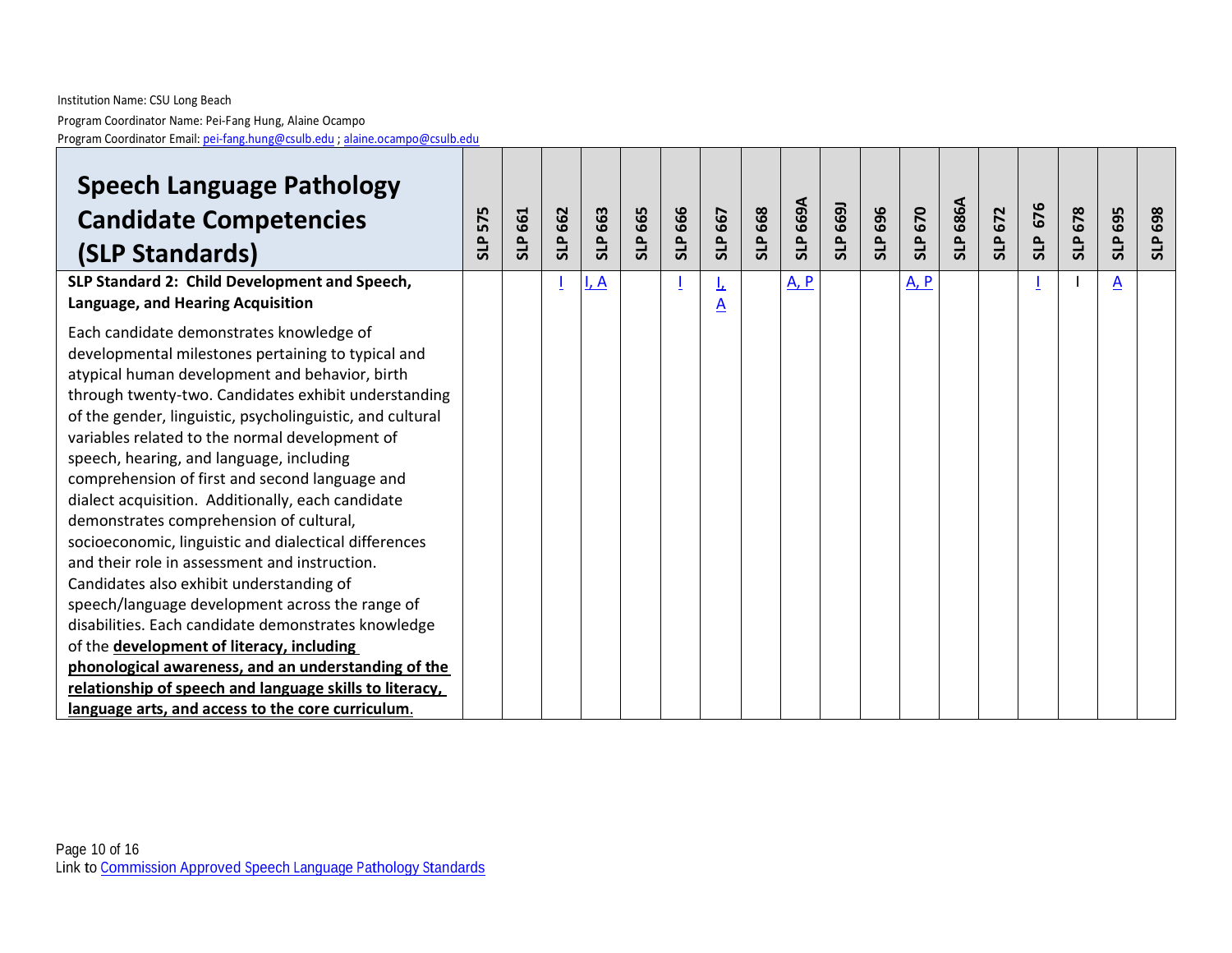# **Speech Language Pathology Candidate Competencies (SLP Standards)**

# **SLP Standard 3: Speech, Language, Hearing, and Swallowing Disorders**

Each candidate demonstrates understanding of speech, language, hearing, and swallowing disorders, including but not limited to disorders of language, articulation/phonology, fluency, voice, hearing, and swallowing. Candidates exhibit comprehension of speech, language, and hearing disorders associated with special populations, including but not limited to individuals on the autistic spectrum and/or with cerebral palsy, cleft palate, hearing impairment, developmental disabilities, learning disabilities, and traumatic brain injury.

| @csulb.edu |                      |               |                   |                                 |                                   |                                   |               |               |                       |                   |                   |                   |                    |                    |                      |               |                   |                                   |  |
|------------|----------------------|---------------|-------------------|---------------------------------|-----------------------------------|-----------------------------------|---------------|---------------|-----------------------|-------------------|-------------------|-------------------|--------------------|--------------------|----------------------|---------------|-------------------|-----------------------------------|--|
|            | 575<br>$\Delta$<br>ಕ | 661<br>௨<br>ಕ | 662<br><b>SLP</b> | 663<br>$\sim$<br>$\overline{5}$ | 665<br>$\Delta$<br>$\overline{5}$ | 666<br>$\Delta$<br>$\overline{5}$ | 667<br>௨<br>ದ | 668<br>௨<br>ದ | 669A<br>$\Delta$<br>ದ | 669<br><b>SLP</b> | 696<br><b>SLP</b> | 670<br><b>SLP</b> | 686A<br><b>SLP</b> | 672<br>$\sim$<br>긂 | 676<br>$\Delta$<br>ದ | 678<br>௨<br>ದ | 695<br><b>SLP</b> | 698<br>$\Delta$<br>$\overline{5}$ |  |
|            |                      |               |                   |                                 |                                   |                                   |               |               |                       |                   |                   |                   |                    |                    |                      |               |                   |                                   |  |

Fully Addressed by the ASHA Standards

No additional information needs to be submitted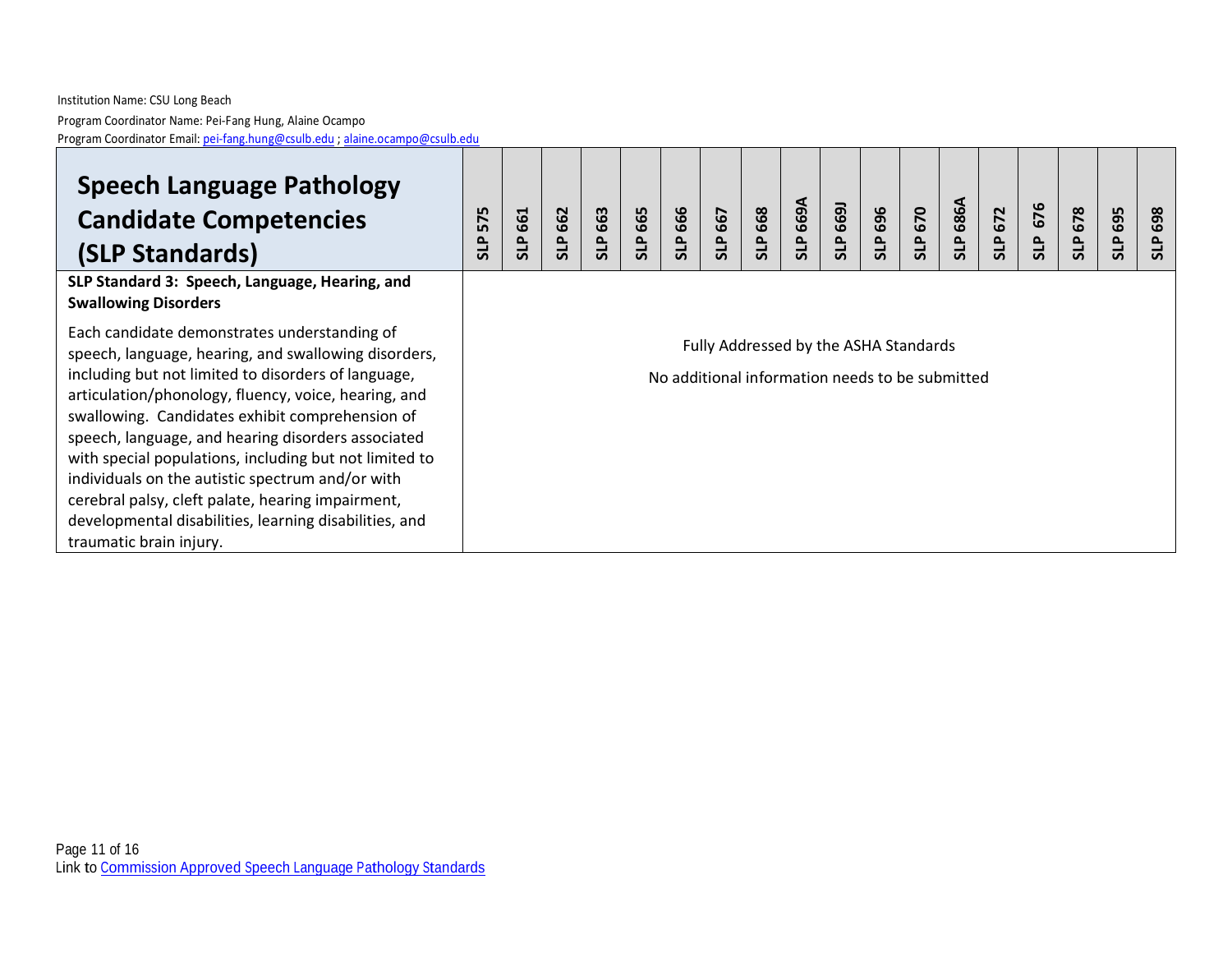#### Institution Name: CSU Long Beach Program Coordinator Name: Pei -Fang Hung, Alaine Ocampo Program Coordinator Email: pei[-fang.hung@csulb.edu](mailto:pei-fang.hung@csulb.edu) ; [alaine.ocampo@csulb.edu](mailto:alaine.ocampo@csulb.edu)

| <b>Speech Language Pathology</b><br><b>Candidate Competencies</b><br>(SLP Standards)                                                                                                                                                                                                                                                                                                                                                                                                                                                                                                                                                                                                                                                                                                                                                                                                                                                                                                                                                                                                                                                                                                                                                                                                   | 575<br><b>SLP</b> | 661<br>SLP <sub>I</sub> | <b>SLP 662</b> | SLP 663 | <b>SLP 665</b> | <b>SLP 666</b> | SLP 667 | 668<br>SLP | SLP 669A | <b>SLP 669J</b> | <b>SLP 696</b> | SLP 670 | <b>SLP 686A</b> | 672<br><b>SLP</b> | 676<br><b>SLP</b> | <b>SLP 678</b> | 695<br><b>SLP</b> | <b>SLP 698</b> |
|----------------------------------------------------------------------------------------------------------------------------------------------------------------------------------------------------------------------------------------------------------------------------------------------------------------------------------------------------------------------------------------------------------------------------------------------------------------------------------------------------------------------------------------------------------------------------------------------------------------------------------------------------------------------------------------------------------------------------------------------------------------------------------------------------------------------------------------------------------------------------------------------------------------------------------------------------------------------------------------------------------------------------------------------------------------------------------------------------------------------------------------------------------------------------------------------------------------------------------------------------------------------------------------|-------------------|-------------------------|----------------|---------|----------------|----------------|---------|------------|----------|-----------------|----------------|---------|-----------------|-------------------|-------------------|----------------|-------------------|----------------|
| SLP Standard 4: Assessment of Speech and Language<br><b>Disorders</b>                                                                                                                                                                                                                                                                                                                                                                                                                                                                                                                                                                                                                                                                                                                                                                                                                                                                                                                                                                                                                                                                                                                                                                                                                  | 1                 |                         |                |         |                |                |         |            | А,<br>D  | A, P            |                | A, P    | <u>A, P</u>     |                   |                   | I, P           | A                 |                |
| Each candidate demonstrates competency in the<br>collection of relevant information regarding<br>individuals' past and present status and family and<br>health history. Candidates exhibit proficiency in<br>screening and evaluation, including procedures,<br>techniques, and instrumentation used to assess the<br>speech and language status of children, and the<br>implications of speech/language disorders in an<br>educational setting. Each candidate exhibits expertise<br>in the administration of least biased testing techniques<br>and methodologies for assessing the speech and<br>language skills of culturally and linguistically diverse<br>populations (i.e., speakers of second languages and<br>dialects), including a language sample. Candidates<br>demonstrate proficiency in the effective use of<br>interpreters/translators in the assessment of English<br>language learners. Each candidate demonstrates<br>accurate interpretation of test results and makes<br>appropriate referrals for further evaluation or<br>treatment. Candidates demonstrate proficiency in the<br>assessment for and selection of appropriate<br>augmentative and alternative communication systems.<br>Each candidate exhibits knowledge of hearing<br>screening procedures. |                   |                         |                |         |                |                |         |            |          |                 |                |         |                 |                   |                   |                |                   |                |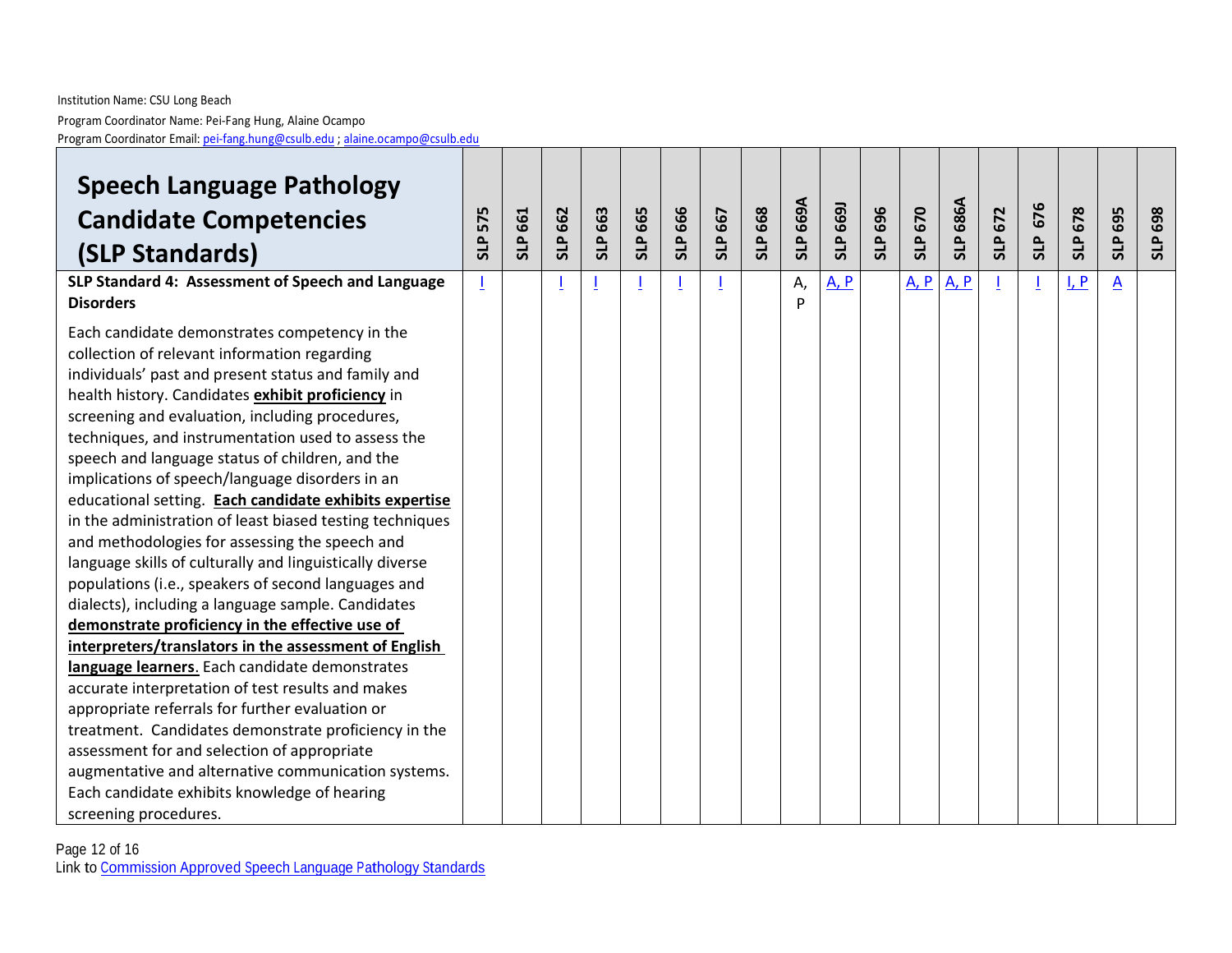#### Institution Name: CSU Long Beach Program Coordinator Name: Pei -Fang Hung, Alaine Ocampo Program Coordinator Email: pei[-fang.hung@csulb.edu](mailto:pei-fang.hung@csulb.edu) ; [alaine.ocampo@csulb.edu](mailto:alaine.ocampo@csulb.edu)

| <b>Speech Language Pathology</b><br><b>Candidate Competencies</b><br>(SLP Standards)<br>SLP Standard 5: Management of Speech and                                                                                                                                                                                                                                                                                                                                                                                                                                                                                                                                                                                                                                                                                                                                                                             | 575<br><b>SLP</b> | 661<br><b>SLP</b> | <b>SLP 662</b> | <b>SLP 663</b> | 665<br><b>SLP</b> | <b>SLP 666</b> | SLP 667 | 668<br><b>SLP</b> | SLP 669A     | SLP 669J    | 696<br><b>SLP</b> | <b>SLP 670</b> | <b>SLP 686A</b> | 672<br><b>SLP</b> | 676<br><b>SLP</b> | <b>SLP 678</b> | 695<br><b>SLP</b> | 698<br><b>SLP</b> |
|--------------------------------------------------------------------------------------------------------------------------------------------------------------------------------------------------------------------------------------------------------------------------------------------------------------------------------------------------------------------------------------------------------------------------------------------------------------------------------------------------------------------------------------------------------------------------------------------------------------------------------------------------------------------------------------------------------------------------------------------------------------------------------------------------------------------------------------------------------------------------------------------------------------|-------------------|-------------------|----------------|----------------|-------------------|----------------|---------|-------------------|--------------|-------------|-------------------|----------------|-----------------|-------------------|-------------------|----------------|-------------------|-------------------|
| <b>Language Disorders</b>                                                                                                                                                                                                                                                                                                                                                                                                                                                                                                                                                                                                                                                                                                                                                                                                                                                                                    |                   |                   |                |                |                   |                |         |                   | $A_{1}$<br>P | <u>A, P</u> |                   | <u>A, P</u>    | $A$ , $P$       |                   |                   |                | $\underline{A}$   |                   |
| Each candidate exhibits comprehension of methods of<br>preventing communication disorders including, but<br>not limited to, family/caregiver and teacher in-service,<br>consultation, and collaboration. Candidates<br>demonstrate knowledge of intervention strategies for<br>a variety of speech, language, hearing, and swallowing<br>disorders. Candidates use a variety of service delivery<br>models, which may include but are not limited to: pull-<br>out, push-in, group, classroom consultation and/or<br>collaboration, and co-teaching. Each candidate uses<br>appropriate intervention strategies for individuals<br>from culturally/linguistically/ socioeconomically<br>diverse populations, including the use of<br>interpreters/translators and the facilitation of second<br>language/dialect acquisition. Candidates use effective<br>behavioral intervention strategies and effectively |                   |                   |                |                |                   |                |         |                   |              |             |                   |                |                 |                   |                   |                |                   |                   |
| monitor the progress of students. Each candidate<br>demonstrates proficiency in the training of students                                                                                                                                                                                                                                                                                                                                                                                                                                                                                                                                                                                                                                                                                                                                                                                                     |                   |                   |                |                |                   |                |         |                   |              |             |                   |                |                 |                   |                   |                |                   |                   |
| and families/caregivers, teachers and/or other                                                                                                                                                                                                                                                                                                                                                                                                                                                                                                                                                                                                                                                                                                                                                                                                                                                               |                   |                   |                |                |                   |                |         |                   |              |             |                   |                |                 |                   |                   |                |                   |                   |
| professionals in the use of augmentative and                                                                                                                                                                                                                                                                                                                                                                                                                                                                                                                                                                                                                                                                                                                                                                                                                                                                 |                   |                   |                |                |                   |                |         |                   |              |             |                   |                |                 |                   |                   |                |                   |                   |
| alternative communication systems. Candidates                                                                                                                                                                                                                                                                                                                                                                                                                                                                                                                                                                                                                                                                                                                                                                                                                                                                |                   |                   |                |                |                   |                |         |                   |              |             |                   |                |                 |                   |                   |                |                   |                   |
| exhibit knowledge of rehabilitative procedures with                                                                                                                                                                                                                                                                                                                                                                                                                                                                                                                                                                                                                                                                                                                                                                                                                                                          |                   |                   |                |                |                   |                |         |                   |              |             |                   |                |                 |                   |                   |                |                   |                   |
| individuals who have hearing impairments, including                                                                                                                                                                                                                                                                                                                                                                                                                                                                                                                                                                                                                                                                                                                                                                                                                                                          |                   |                   |                |                |                   |                |         |                   |              |             |                   |                |                 |                   |                   |                |                   |                   |
| the use of assistive listening devices.                                                                                                                                                                                                                                                                                                                                                                                                                                                                                                                                                                                                                                                                                                                                                                                                                                                                      |                   |                   |                |                |                   |                |         |                   |              |             |                   |                |                 |                   |                   |                |                   |                   |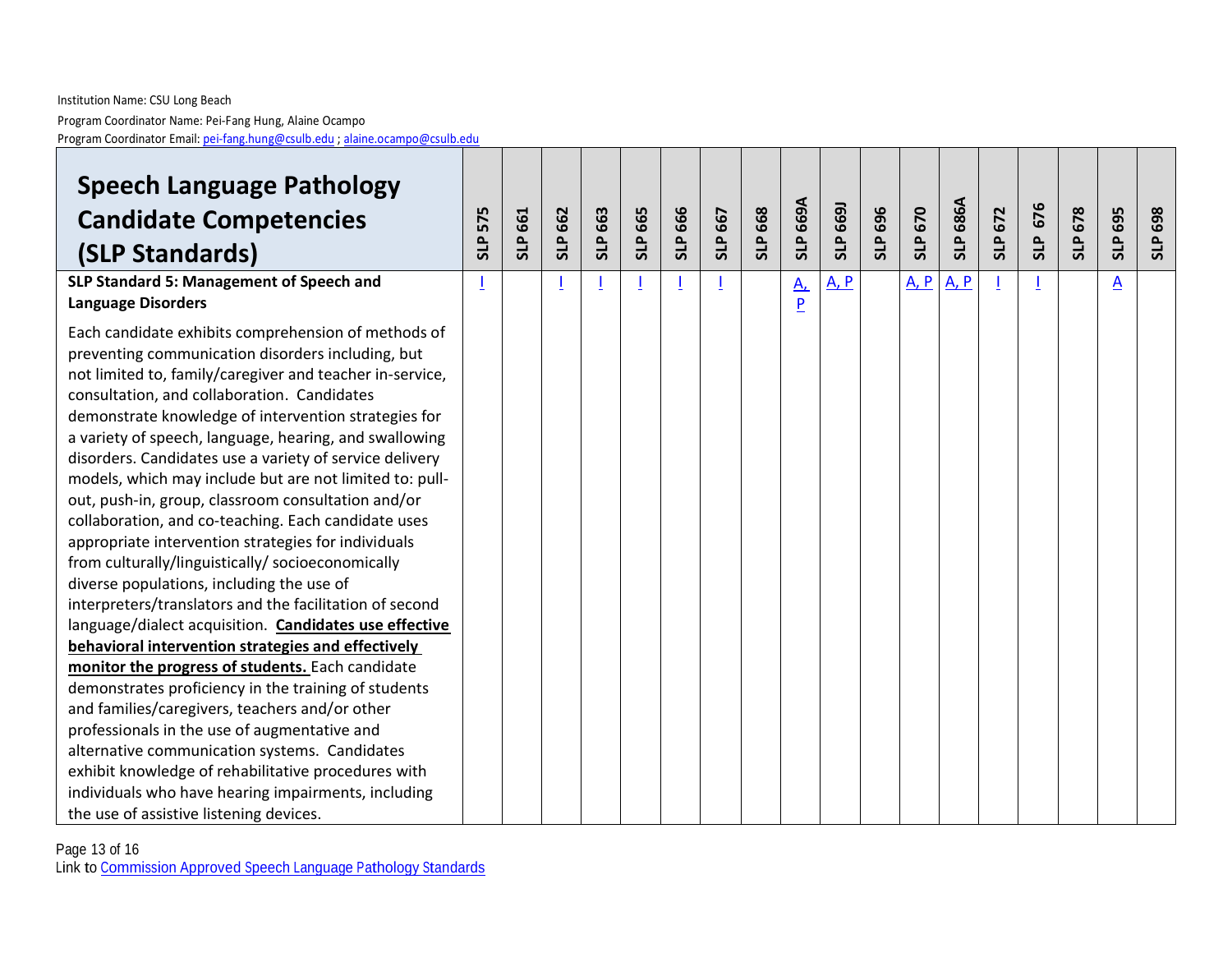| <b>Speech Language Pathology</b><br><b>Candidate Competencies</b><br>(SLP Standards)                                                                                                                                                                                                                                                                                                                                                                                                                                                                                                                                                                                                                                                                                                                                                                                                                                                   | <b>SLP 575</b> | <b>SLP 661</b> | <b>SLP 662</b> | SLP 663 | <b>SLP 665</b> | <b>SLP 666</b> | SLP 667 | <b>SLP 668</b> | SLP 669A | SLP 669J | 696<br>SLP | <b>SLP 670</b> | <b>SLP 686A</b> | 672<br><b>SLP</b> | 676<br>SLP | <b>SLP 678</b> | 695<br><b>SLP</b> | 698<br><b>SLP</b> |
|----------------------------------------------------------------------------------------------------------------------------------------------------------------------------------------------------------------------------------------------------------------------------------------------------------------------------------------------------------------------------------------------------------------------------------------------------------------------------------------------------------------------------------------------------------------------------------------------------------------------------------------------------------------------------------------------------------------------------------------------------------------------------------------------------------------------------------------------------------------------------------------------------------------------------------------|----------------|----------------|----------------|---------|----------------|----------------|---------|----------------|----------|----------|------------|----------------|-----------------|-------------------|------------|----------------|-------------------|-------------------|
| SLP Standard 6: School Field Experience<br>Each candidate will complete the equivalent of a<br>semester/quarter of field experience in the schools.<br>Candidates acquire experience with a variety of<br>speech/language disorders, assessment and<br>intervention techniques, and diverse populations that<br>may range in age from birth to twenty-two.<br>Candidates will participate in the following:<br>speech/language/hearing screening, evaluation, and<br>intervention; writing, presentation, and<br>implementation of IEP/IFSPs; a variety of service<br>delivery models; provision of services for children on<br>the autistic spectrum; assistance to classroom<br>teachers in providing modifications and<br>accommodations of curriculum for students; and<br>monitoring of student progress. In addition, each<br>candidate exhibits understanding of multi-tiered<br>intervention (e.g., response to intervention). |                |                |                |         |                |                |         |                |          |          |            |                | A, P            |                   |            |                |                   |                   |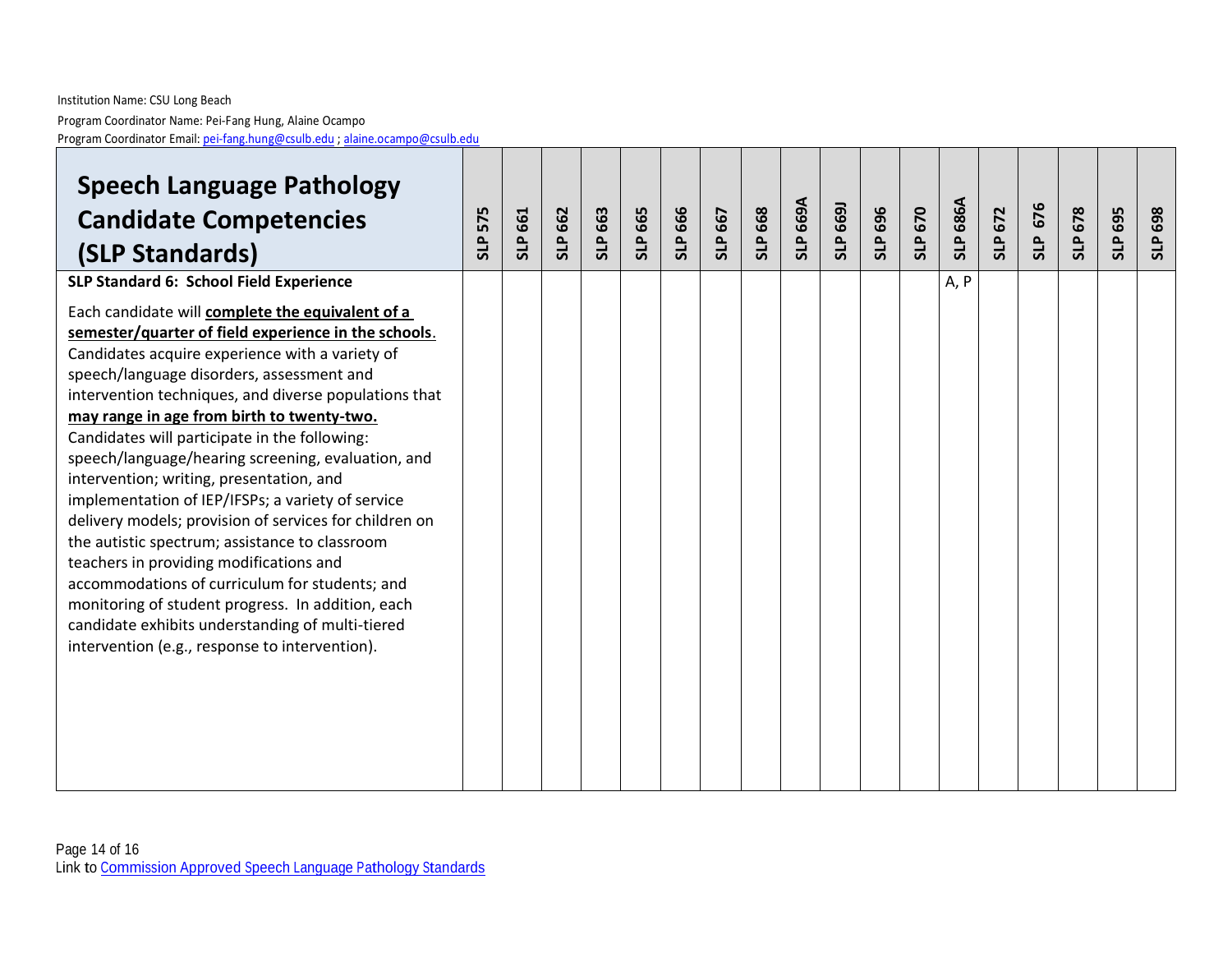| <b>Speech Language Pathology</b><br><b>Candidate Competencies</b><br>(SLP Standards)                                                                                                                                                                                                                                                                                                                                                                                                                                                                                                                                                    | 575<br><b>GLP</b> | 661<br><b>SLP</b> | 662<br>م<br>ال | 663<br><b>qus</b> | 665 | <b>SLP 666</b> | 667<br><b>SLP</b> | 668<br><b>SLP</b> | SLP 669A | 669<br>SLP | 696<br><b>SLP</b> | 670<br>SLP | 686A<br><b>qus</b>            | 672<br><b>SLP</b> | 676<br><b>SLP</b> | 678<br><b>SLP</b> | 695<br><b>SLP</b> | 698<br>۵<br><b>S</b> |
|-----------------------------------------------------------------------------------------------------------------------------------------------------------------------------------------------------------------------------------------------------------------------------------------------------------------------------------------------------------------------------------------------------------------------------------------------------------------------------------------------------------------------------------------------------------------------------------------------------------------------------------------|-------------------|-------------------|----------------|-------------------|-----|----------------|-------------------|-------------------|----------|------------|-------------------|------------|-------------------------------|-------------------|-------------------|-------------------|-------------------|----------------------|
| <b>SLP Standard 7: Consultation and Collaboration</b>                                                                                                                                                                                                                                                                                                                                                                                                                                                                                                                                                                                   |                   |                   |                |                   |     |                |                   |                   |          |            |                   |            | $A$ <sub><math>P</math></sub> |                   |                   | $L_P$             |                   |                      |
| Each candidate engages in <b>consultation and/or</b><br>collaboration with teachers and other relevant<br>personnel. Candidates consult with teachers, other<br>personnel, and families during the prevention,<br>assessment, and IEP process. Candidates also<br>demonstrate relevant methods of consultation and<br>collaboration in intervention, which may include but is<br>not limited to the development of program<br>modifications to support students' learning in the<br>classroom, including academic content in pull-out<br>intervention, instruction of small groups in the<br>classroom, and teaching classroom lessons. |                   |                   |                |                   |     |                |                   |                   |          |            |                   |            |                               |                   |                   |                   |                   |                      |